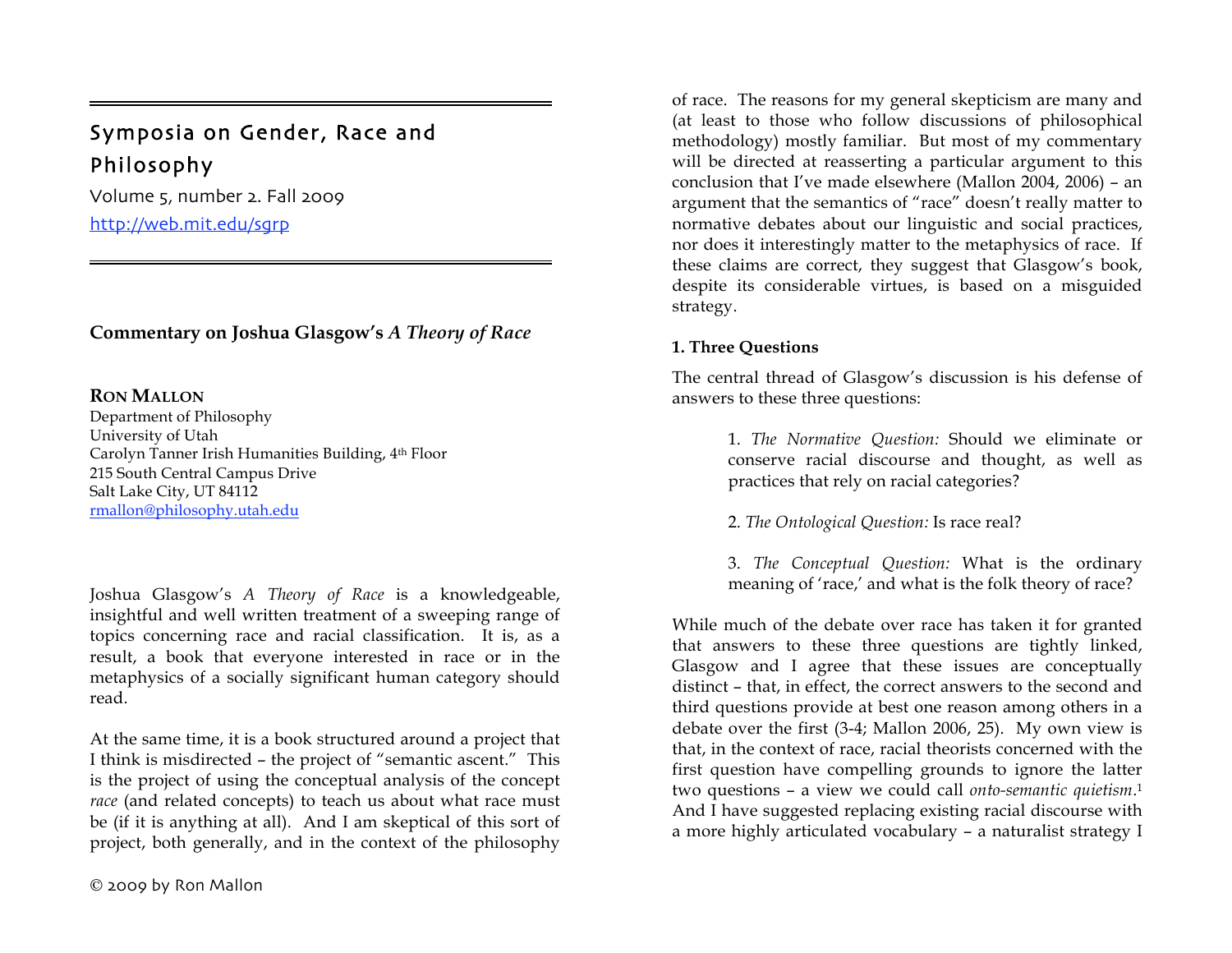have come to call "elimination by articulation" – whose semantic relationship to existing discourse will be (because of my semantic quietism) uncertain (Jenson and Mallon in preparation).2

Glasgow too, is a reformer, and his project of reform may well be better than mine (I won't argue either way, here). But in contrast to my quietism, Glasgow argues for his proposal in part through the strategy of learning about what (folk) race must be by conceptual analysis of the meaning of the folk term "race." I'll spend the rest of my space here arguing that this strategy doesn't teach us anything significant.

# **2. Intuitions and Semantics**

Glasgow's view uses intuitions about race and racial discourse as evidence for an account of the conceptual structure of race. Sometimes these intuitions are Glasgow's own (and presumably those of his many interlocutors), but he also endorses an "experimental philosophical" turn, reviewing experimental data and gathering experimental evidence about folk intuitions at large. Glasgow presents such intuitions about the meaning of "race" in numerous places throughout the book.3 I confess that my intuitions do not line up with Glasgow's in every case. For example, it seems to me that "race" can and does easily apply to groups without differences in visible traits of the sort Glasgow alludes to. One option for me, then, would be to pit my own thought experiments against Glasgow's, or even better, to gather experimental evidence that shows the folk think about race in the way I do rather than the way he does. But I'm inclined to a far deeper dismissal of this strategy of trying to tap semantic intuitions in order to give accounts of concepts and what their referents must be like, a dismissal that I have argued for elsewhere.4 But I mention this disagreement here largely to set it aside, for here I will argue that even a correct conceptual analysis of "race" is not important. In order to

make this case, I'm going to stipulate that Glasgow's own analysis is correct. That is, I will stipulate that:

> The folk term "race" (and related terms) expresses the concept *race* which entails an "adequate biological basis" biological reality of a certain sort.

Any concept (e.g., Glasgow's *race\**) that does not entail biological reality of a certain sort is thereby a different concept.

And I will proceed by arguing that having such a correct analysis doesn't illuminate anything that we should care about. I will contrast Glasgow's substitutionist reconstructionism with a similar (constructionist) conservationist position as a case in point.

# **3. The Meaning of "Race" Does Not Illuminate the Normative Debate**

Let's begin with the normative debate. What Glasgow shares with many he labels eliminativists, and does not share with many conservationists is a view about the meaning of the folk term "race" – to wit, that it entails something untrue, especially that it entails that race has an "adequate biological basis." In contrast what Glasgow shares with many conservationists is the idea that our current practices of labeling people by race should be, when minimally reformed, retained.

Glasgow uses the terms "eliminativism," "substitutionism" and "conservationism" to label positions that combine a stance on the metaphysics/semantics with a stance on the practice, and I want to separate out these two issues. After all, the question I'm asking in this section is: does an answer to the metaphysical/semantic question offer anything as we try to answer the question about what our practices should be?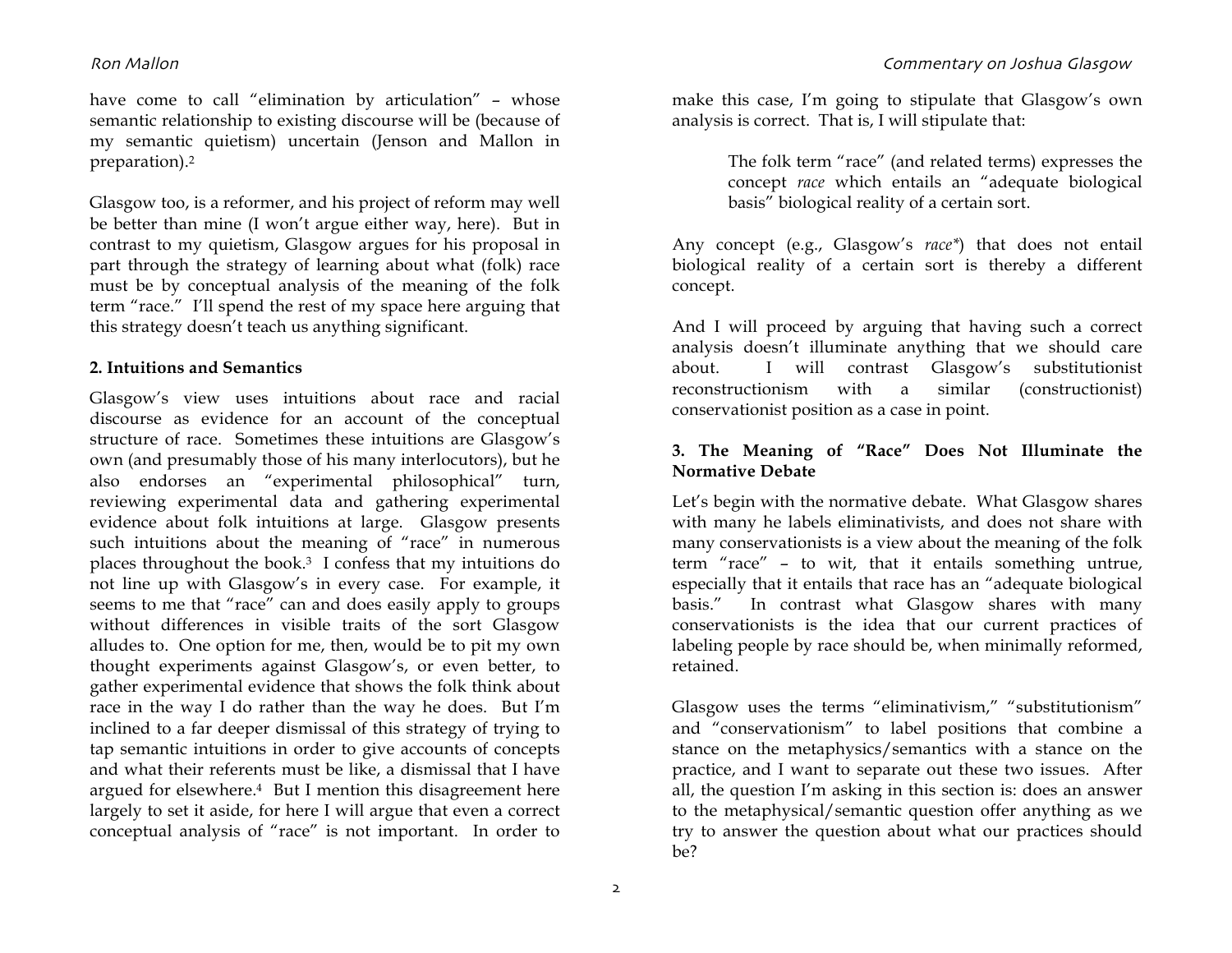In that vein, I simply note that both Glasgow and many conservationists endorse something we might call "practice conservationism," as opposed to more radical reform, extending at the opposite extreme to something we might call "practice eliminativism."5 That is, Glasgow's version of "substitutionism – one he calls "reconstructionism" – involves combining relatively conservative reform of existing sociolinguistic practices with an anti-realist metaphysics. And a (constructionist) conservationist might combine the same reform with a realist metaphysics. (By comparison with both, my own "elimination by articulation" strategy seems less conservative.)

Let me emphasize these parallels in practice. Both Glasgow and such a (constructionist) conservationist endorse a practice where we continue to use folk racial terms, and both would say things like:

> "many people falsely believe 'race' labels a biological kind, but no such kind exists,"

> "when I use 'white', (or 'black' or 'Asian', etc.) the meaning of that term is to pick out a social construction or discursive formation, not a natural or biological entity."

And both can even say,

"'race' used to entail belief in a biological kind,"

"'race', henceforth, means a social kind."

The only thing they disagree about is whether the folk term 'race' *already* refers to a social kind, perhaps because they disagree about whether the common but false folk belief in racial biology is constitutive of the meaning of 'race' or not.

And (even conceding Glasgow is correct on this question) this seems to be precisely a disagreement that makes no difference to practice.<sup>6</sup>

### **4. Epistemic Superiority and Metaphysical Interest**

While Glasgow might not put it this way, I think he largely agrees with what I have said thus far, for Glasgow distinguishes his own position from (constructionist) conservationists in terms of it's superior epistemological position. For example, he writes that: "reconstructionism is anti-conservationist in that it does not incorrectly presuppose that racial discourse is already epistemologically legitimate" (145). I think what he means here is that his substitutionist reconstructionism is superior to (constructionist) conservationism in that it holds existing folk discourse is literally false (because it purports to refer to races that do not exist).

But notice that the (constructionist) conservationist can hold that existing folk discourse is literally false too, for the constructionist holds folk beliefs that 'race' picks out a natural or biological kind are literally false. (But the constructionist conservationist disagrees that these are constitutive of the meaning of the folk term "race".) So, even if Glasgow's account of the semantics is right, the epistemic advantage it confers his view seems very thin: it concerns only whether we locate a mistake inside or outside a concept.

Elsewhere he suggests (148) that his view better satisfies the "epistemic constraint" (EC) which holds that

> Theories of race must either demonstrate that the benefits of racial discourse override the obligation to not encourage false beliefs, or, alternatively, secure these benefits without encouraging false belief in race (138).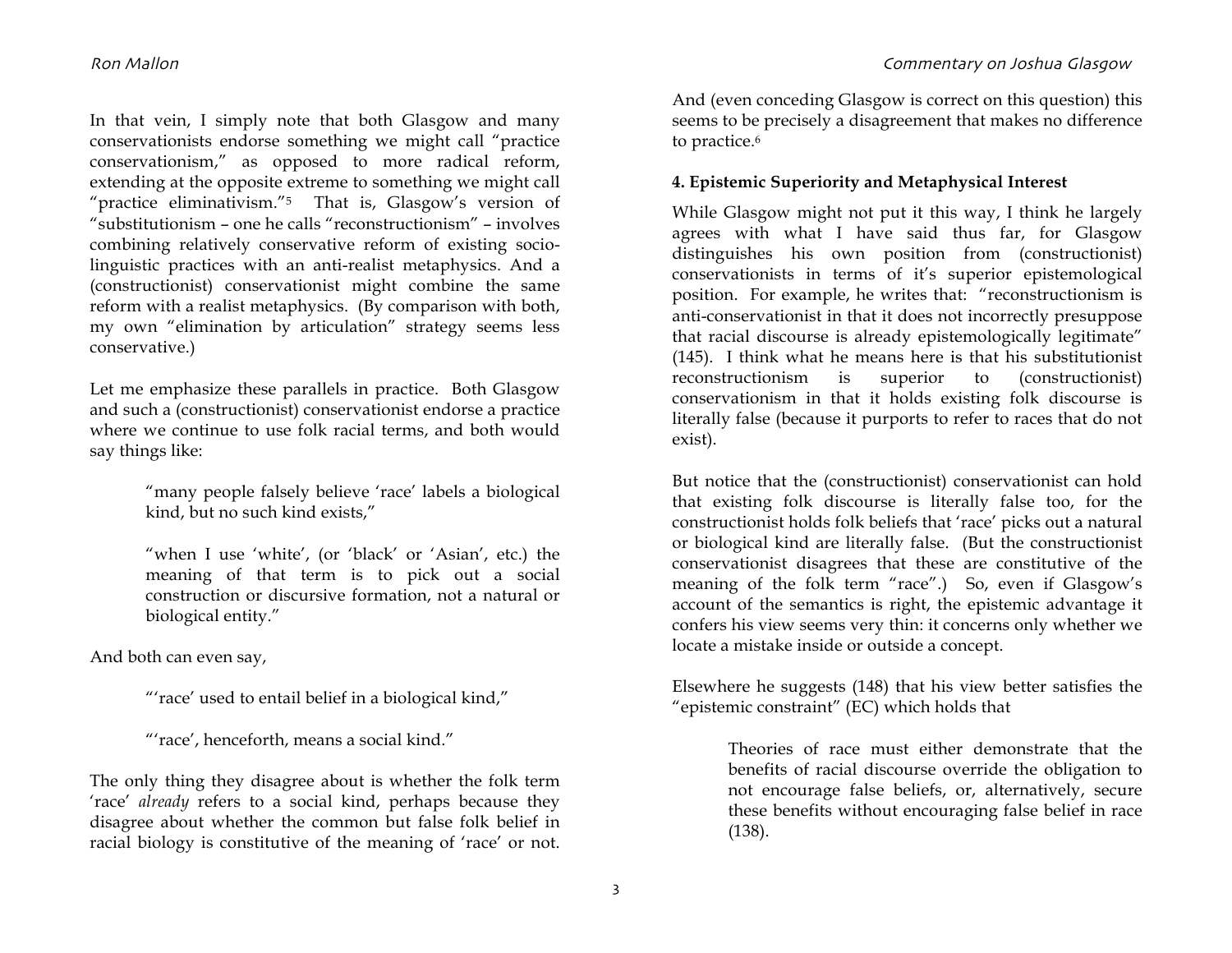But when compared to a constructionist conservationist position whose practice is the same, does Glasgow's view really better satisfy EC? I think the answer is "no." In such a comparison, the only advantage it could gain is from his superior semantics of "race." But notice that, by Glasgow's own lights, the (constructionist) conservationist we have been imagining *already* uses "race" to mean something other than *race*. In using "race" in a practice in which it is explicitly accompanied by a denial of the biological reality of race, conservationists already use "race" to express (by Glasgow's lights) a nearby, race-like concept (perhaps even *race\**).7 It's hard to see how the semantic disagreement about what the folk concept "race" currently means does any work in enabling one view or the other to better satisfy EC.8

I suppose the right thing for Glasgow to say here is that the scope of philosophy is surely wider than the scope of normatively correct practice, and that philosophical questions about meaning and metaphysics are a surely proper part of it. But a failure to show "epistemic" superiority suggests that a correct view of the meaning of "race" is not metaphysically interesting as well. It does not add to our understanding of racial phenomena.

Consider two arguments regarding the metaphysics of race.

Anti-realists:

1. "Race" means *race* which entails that race is a (certain sort of) biological kind, one with an "adequate biological basis."

2. According to our best biology, humans have the following biological properties:  $b_1$ ,  $b_2$ , ...  $b_n$ .

3. The biological properties listed in 2 do not satisfy the entailment in 1.

4. Race does not exist.

Constructionist Realists:

1. "Race" does not entail that race is a biological kind. "Race" could or does mean a kind constituted by certain social facts.

2. There are social facts surrounding human classification, skin color, identification, ascription, history, of the following sort: *s1, s2, … sn*.

3. The social facts described in 2 constitute race as a social kind.

4. Race exists.

All the interesting facts in these arguments are in the 2nd premise of each argument, and the interesting disagreements are about these sorts of facts too. Elsewhere, I have suggested that in the race debate, there is widespread agreement about these sorts of facts (Mallon 2004, 2006). And there is considerable agreement on the further sorts of facts that could resolve disagreements.9 This is just to say that the disagreement between these positions is not substantial – it is only a disagreement about the meanings of words (and not one that makes a difference to practice). We can thereby easily leave behind this disagreement simply by abandoning these semantic arguments without impoverishing the understanding that we need to understand contemporary social life – understanding that we already have much consensus on. And we can, in turn, focus our attention more closely on the sorts of normative arguments for eliminating, reforming, or conserving existing racial practices that are at the center of our philosophical interest in race.10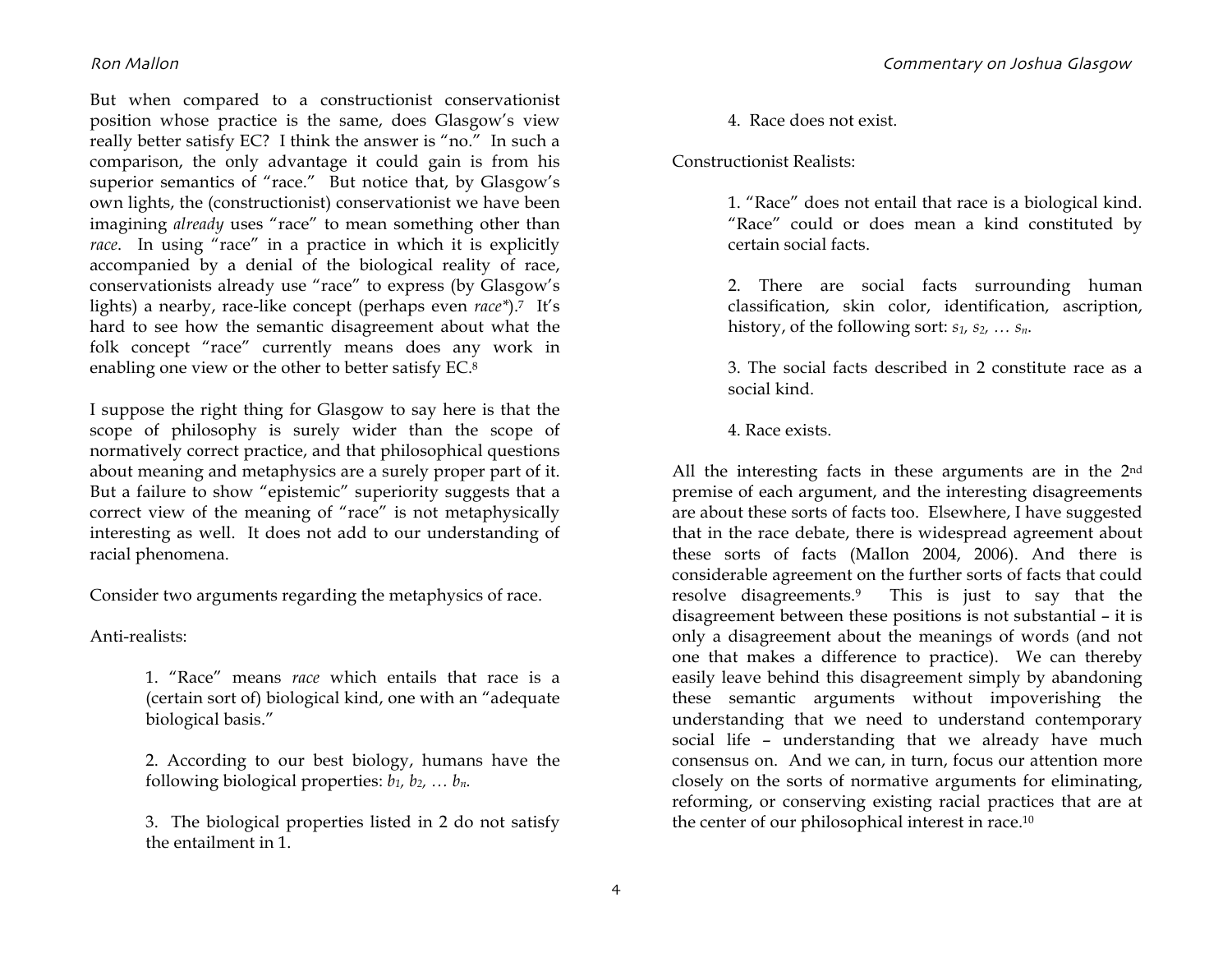Metaphysical superiority of Glasgow's view over a realist alternative (with whom there is broad consensus on the nonsemantic facts) must stem from its correct semantics, but a correct semantics is just not the sort of thing that expands our understanding of non-semantic facts. Instead, it simply projects our intuitive differences onto the world in a way that makes our disagreements seem more substantive than they are.

# **Conclusion**

Glasgow's methodology of conceptual analysis and semantic ascent is perhaps the dominant philosophical methodology of our day, and it is a methodology he shares with many others in the race debate (and host of eminent philosophers as well). Given this, some may find my own suggestion of ontosemantic quietism too radical. These same readers will find considerable comfort in Glasgow's careful and thoughtful execution of this methodology throughout his book.

In contrast, I have tried to show that Glasgow's claim that "it's hard to overstate the importance of [the Conceptual Question]" overstates the importance of the Conceptual Question (10). Pursuing normative and metaphysical disagreement via conceptual analysis (even allowing that successful analyses can be found) leads us away from questions that are normatively and metaphysically substantive and towards questions that illuminate nothing else.

# **References**

Alexander, Joshua, Ron Mallon and Jonathan Weinberg. Forthcoming. Accentuate the Negative. *European Review of Philosophy*.

- Cokely, Edward and Adam Feltz. 2008. Individual Differences, Judgment Biases, and Theory-of-Mind: Deconstructing the Intentional Action Side Effect Asymmetry. *Journal of Research in Personality* 43: 18-24.
- Cummins, Robert. 1998. Reflection on Reflective Equilibrium. In *Rethinking Intuition: The Psychology of Intuition and its Role in Philosophical Inquiry*, ed. Michael DePaul and William Ramsey, 113-27. Lanham, MD: Rowman and Littlefield.
- Glasgow, Joshua. 2009. *A Theory of Race*. New York, Routledge.
- Jenson, C. and Ron Mallon. In preparation. Elimination by Articulation.
- Machery, Edouard. 2008. The Folk Concept of Intentional Action: Philosophical and Experimental Issues. *Mind and Language* 23: 165-89.
- $---$  and Luc Faucher. Unpublished data. The Folk Concept of Race: Experimental Studies.
- ———, Ron Mallon, Shaun Nichols and Stephen Stich. 2004. Semantics, Cross-cultural Style. *Cognition* 92: B1-B12.
- Mallon, Ron, Edouard Machery, Shaun Nichols and Stephen Stich. 2009. Against Arguments from Reference. *Philosophy and Phenomenological Research* 79: 332-56.
- $---$ . 2007. Arguments from Reference and the Worry about Dependence. *Midwest Studies in Philosophy* 31: 160- 83.
- ———. 2006. 'Race': Normative, Not Metaphysical or Semantic. *Ethics* 116: 525-51.
- ———. 2004. Passing, Traveling, and Reality: Social Construction and the Metaphysics of Race. *Noûs* 38: 644- 73.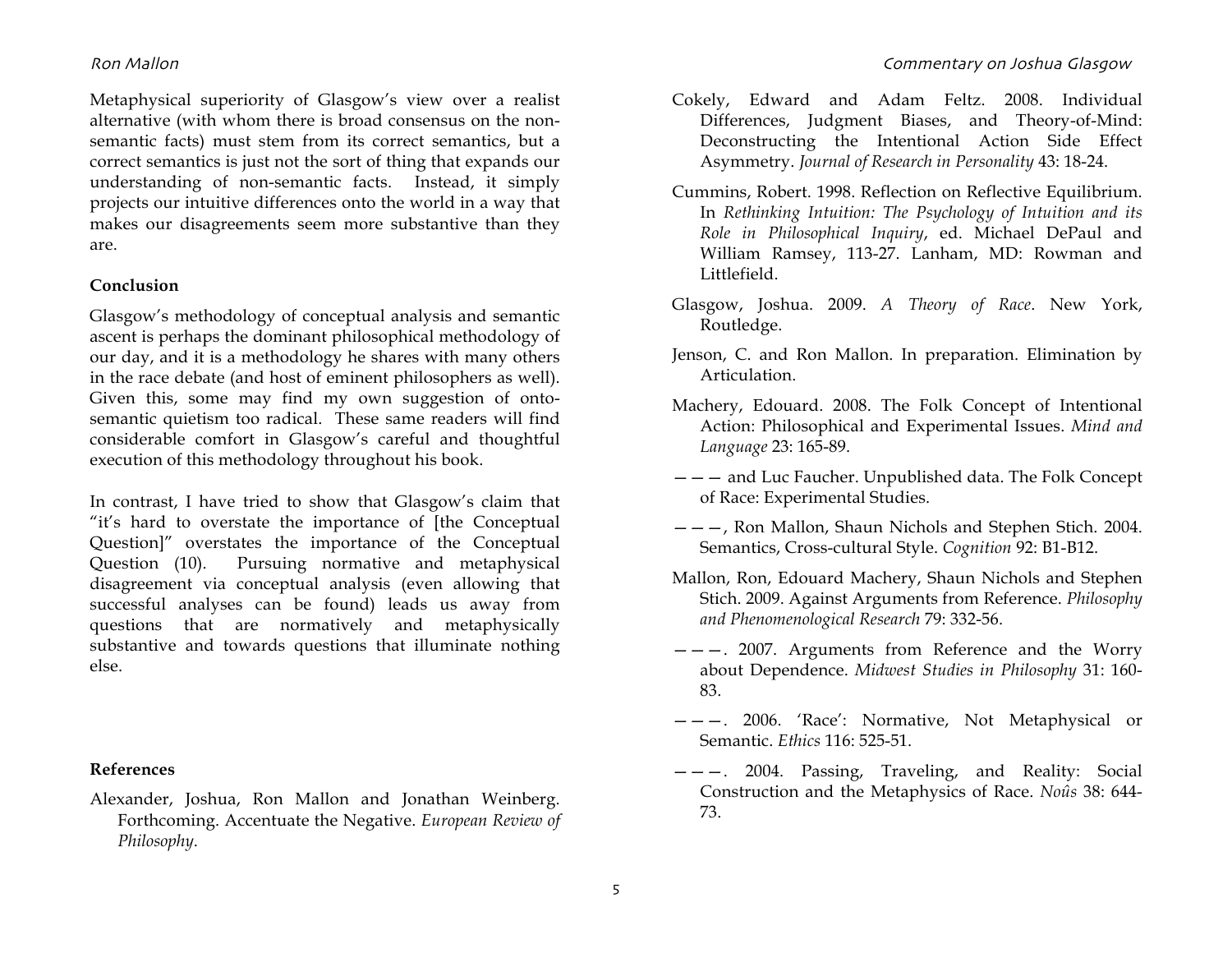- Nichols, Shaun and Joshua Knobe. Forthcoming. Moral Responsibility and Determinism: The Cognitive Science of Folk Intuitions. *Noûs*.
- Nichols, Shaun and Joseph Ulatowski. 2007. Intuitions and Individual Differences: The Knobe Effect Revisited. *Mind and Language* 22: 346-65.
- Quine, Willard Van Orman. 1953. Two Dogmas of Empiricism. In his *From a Logical Point of View: Nine Logico-Philosophical Essays*, 20-46. Cambridge, MA: Harvard University Press.
- Ramsey, William. 1998. Prototypes and Conceptual Analysis. In *Rethinking Intuition: The Psychology of Intuition and its Role in Philosophical Inquiry*, ed. Michael DePaul and William Ramsey, 161-77. Lanham, MD: Rowman and Littlefield.
- Sinnott-Armstrong, Walter. 2008. Framing Moral Intuitions. In *Moral Psychology, Volume 2: The Cognitive Science of Morality: Intuition and Diversity*, ed. Walter Sinnott-Armstrong, 47-76. Cambridge, MA: MIT Press.
- Stich, Stephen. 1998. Reflective Equilibrium, Analytic Epistemology and the Problem of Cognitive Diversity. In *Rethinking Intuition: The Psychology of Intuition and its Role in Philosophical Inquiry*, ed. Michael DePaul and William Ramsey, 95-112. Lanham, MD: Rowman and Littlefield.
- ———. 1996. *Deconstructing the Mind*. New York: Oxford University Press.
- ——— and Jonathan Weinberg. 2001. Jackson's Empirical Assumptions. *Philosophy and Phenomenological Research* 62: 637-43.
- Swain, Stacey, Joshua Alexander and Jonathan Weinberg. 2008. The Instability of Philosophical Intuitions: Running Hot and Cold on Truetemp. *Philosophy and Phenomenological Research* 76: 138-55.

Weinberg, Jonathan, Shaun Nichols and Stephen Stich. 2001. Normativity and Epistemic Intuitions. *Philosophical Topics* 29: 429-60.

<sup>1</sup> This terminology echoes Glasgow's "onto-semantic constraint" (125).

<sup>2</sup> Here's how I put my view a few years ago:

 $\overline{a}$ 

Instead of focusing on defending an account of what race is or what racial concepts mean, we should ask: what kinds of conceptual apparatus do we need to discuss racial classification and racially associated phenomena in historical and contemporary life? We thus exchange the question of whether and how race exists for the project of developing an adequate metaphysical theory distinguishing as many accounts of race or racial phenomena as are needed to serve all our functional needs – including the various dimensions of racial identification, experience, appearance, and folk classification – so that their practical, social, and ethical significance can be discussed. Only in such a project of theoretical refinement are we likely to shed the persistent mistakes of ordinary racial thinking while continuing to refer to the world in ways that satisfy a multiplicity of theoretical needs (2004, 668).

<sup>3</sup> For example: (a) In Chapter 2, he uses the thought experiment of Racial Twin Earth to argue that race is a relatively thin concept involving visible differences. Here the intuitions concern whether there is agreement or disagreement between earthlings and Racial Twin Earthlings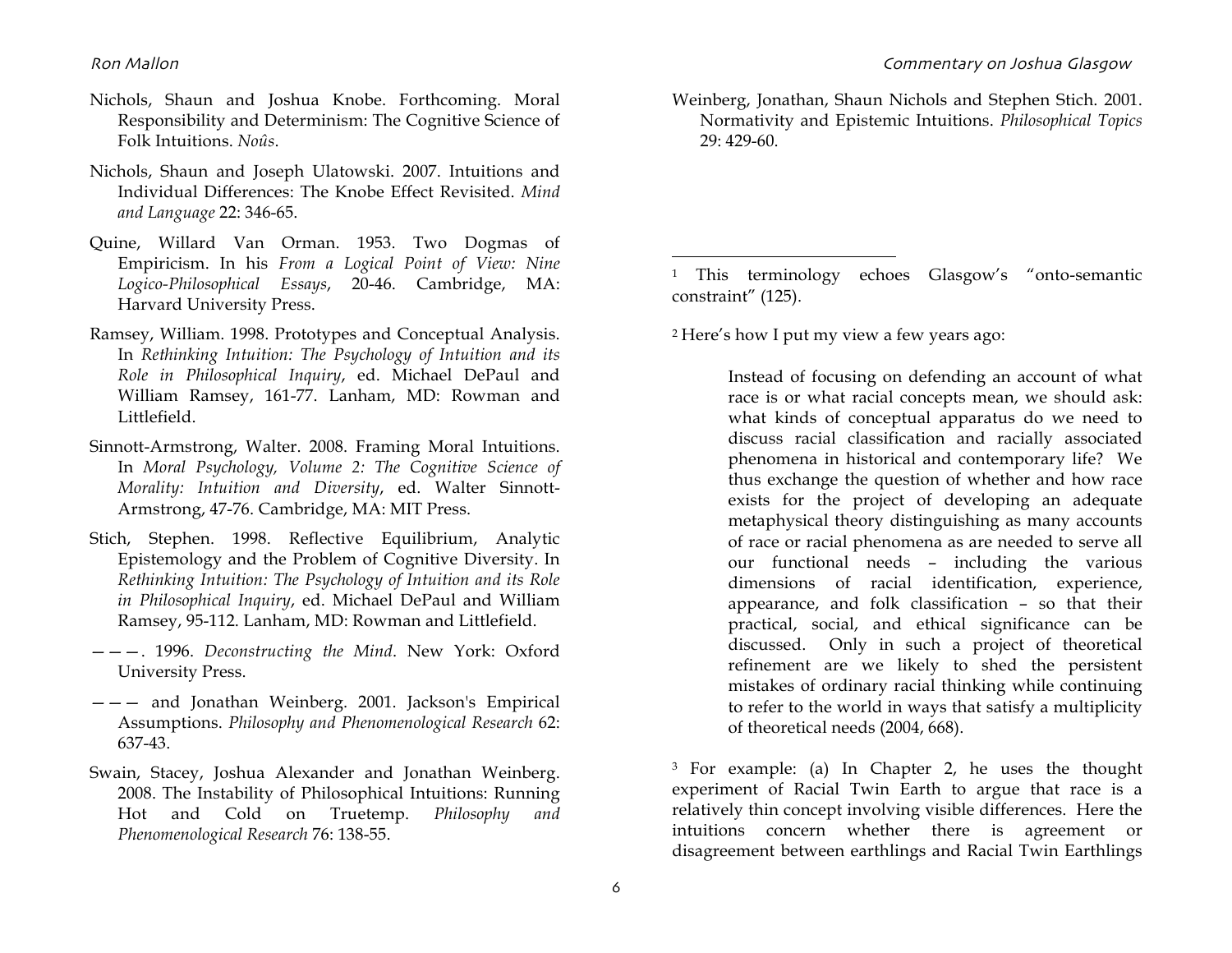1

in their talk using "race." (b) In Chapter 4, he presents experimental data that shows that folk judgments about race are quite complex, involving a variety of factors that are possibly at odds with one another. (c) In Chapter 5, in the course of discussing mismatch objections against population accounts, he uses correspondence with ordinary racial categories (96-7) as an argument against biological populationist views of race. (d) In Chapter 6, he argues that race must have "an adequate biological basis" (114) and uses a series of thought experiments to argue against versions of constructivism (120ff).

4 E.g., Mallon *et al* 2009; Mallon 2007; Mallon 2006; Alexander *et al* forthcoming. This dismissal is born of naturalist critiques of the methodology of conceptual analysis (e.g., Cummins 1998; Ramsey 1998; Stich 1998; Stich and Weinberg 2001), and extends those critiques to some parts of contemporary experimental philosophy (Alexander *et al* forthcoming). One ground of naturalist critique has been that philosophical intuitions may not be *representative* of folk intuitions. For example, philosophers may not be representative of the folk – perhaps because of philosophical training, and because there are cultural and individual differences among the folk (Weinberg *et al* 2001; Machery *et al* 2004; Mallon *et al* 2009; Nichols and Ulatowski 2007; Cokely and Feltz 2008). One response to these concerns – sometimes labeled "positive experimental philosophy" – has been a turn to experimental work by naturalistic philosophers in order to gather a proper data set for constructing our theory of the folk concept. I take it that Glasgow's experimental work (and reading of the experimental work of others) is of this sort, and while other philosophers are working to produce experimental evidence about racial cognition (Machery and Faucher unpublished data), Glasgow is the first to connect the conceptual analysis of *race* with the emerging "experimental philosophy" movement.

But other naturalists, the group of so-called "negative experimental philosophers" that includes me, find themselves far less sanguine about empirically supplemented conceptual analysis, and for a range of reasons, many of which (as I noted above) are continuous with older, naturalist critiques. For example, we suspect that concepts may have a more complex structure than the sort supposed by – even empirically informed – philosophical discussion (e.g., prototype structure) (e.g., Ramsey 1998; Stich and Weinberg 2001), we worry that order effects, and other sorts of framing effects, undermine the status of intuitions as evidence (Alexander *et al* forthcoming; Sinnott-Armstrong 2008; Swain *et al* 2008), we worry intuitions vary with apparently irrelevant features of content like affective content (Alexander *et al* forthcoming; Nichols and Knobe forthcoming); we worry that motivated cognition may pollute conceptual analysis (Mallon 2007), and perhaps most venerably, we worry that there simply is no understanding or consensus about how to individuate concepts or meanings that would enable us to know how to resolve question (Quine 1953; Mallon 2006, Machery 2008; Stich 1996; Alexander *et al* forthcoming). Such considerations lead myself and others to suspect a more radical break with the tradition of conceptual analysis is necessary.

5 For simplicity, I'm making the assumption that racial practices can be individuated independently of their semantics of "race." I take it that while this assumption is independently contentious, it may not question begging in the present context for Glasgow may needs something like it to explain why substitutionism is not a form of eliminativism (despite eliminating practices that express *race*. His answer, it seems to me, is that unlike eliminativism, it retains a practice (not individuated by its semantics of "race") with which eliminativism would do away.

 $\overline{a}$